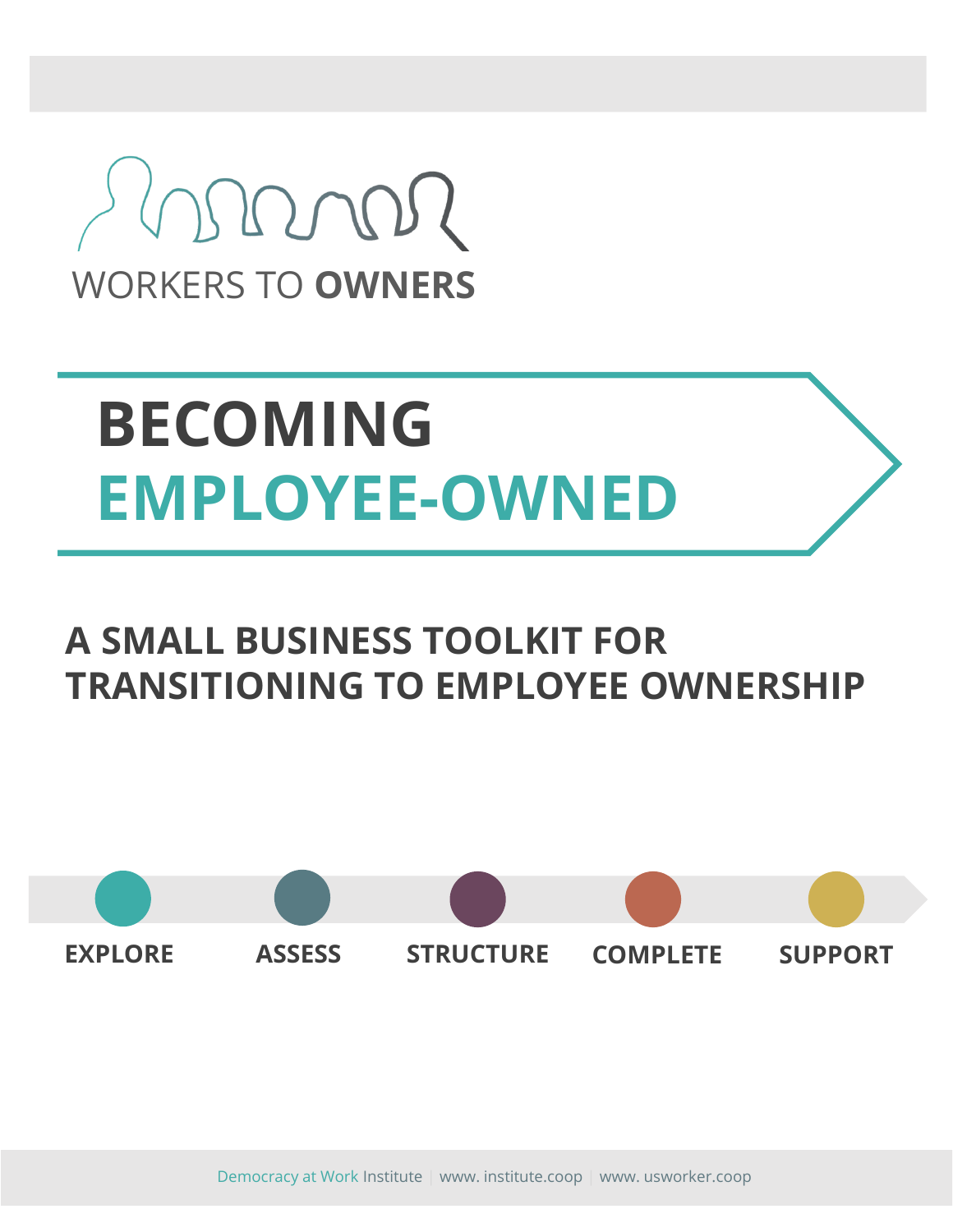## BECOMING EMPLOYEE-OWNED | **IS IT FOR ME?**

## **WHAT IS EMPLOYEE OWNERSHIP?**

Small businesses that are employee-owned are organized as worker cooperatives. A worker cooperative is owned and controlled by its employees. It is a value-driven business that puts worker and community benefit at the core of its purpose. The two central characteristics of worker cooperatives are:

- Workers own the business and participate in its financial success on the basis of their labor.
- Workers vote for their representation on the board of directors, with the principle of one worker, one vote.

In addition to their economic and governance participation, worker-owners engage in day-to-day operations through participatory management structures.

Researchers and practitioners estimate that there are 300-400 democratic workplaces in the United States, employing around 7,000 people and generating over \$400 million in annual revenues. The number of worker cooperatives has grown steadily over the past 20 years and increasingly includes longstanding businesses that have been sold to their employees by their owners. Any business can be a worker-owned and -controlled business. In the U.S., worker cooperatives tend to be concentrated in the service and retail sectors.

## **WHY EMPLOYEE-OWNERSHIP?**

Transitioning your small business to employee ownership can have positive impacts on employee engagement, productivity, and retention; anchor a lasting legacy for your efforts building the business; and offer a financially rewarding exit path that can be supported by experienced professional assistance. Small business owners throughout the United States are increasingly seeing employees as highly desirable buyers because their expertise operating business offers continuity, which buoys company value, and because of their commitment to the main street social fabric that could be jeopardized by outside buyers.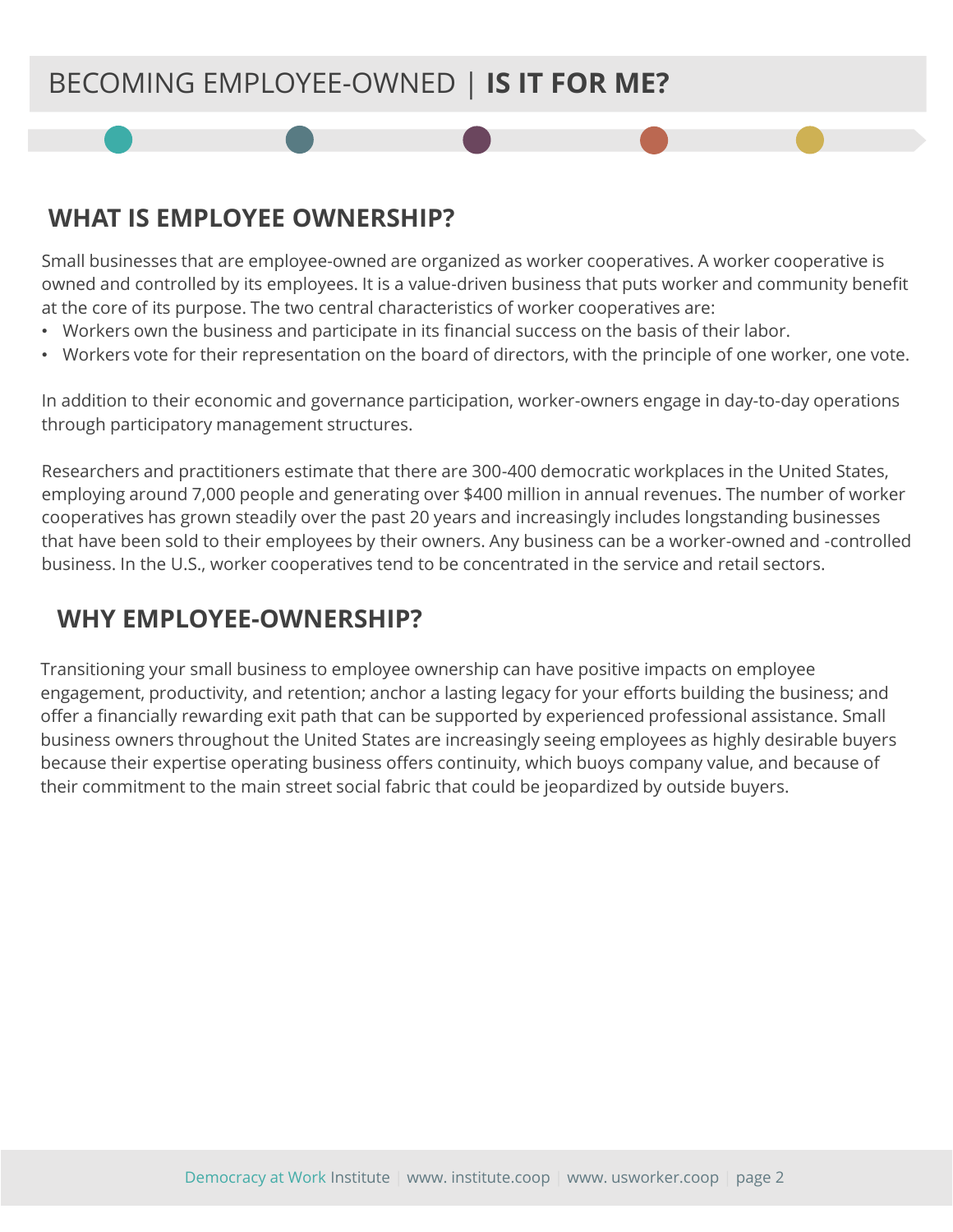## BECOMING EMPLOYEE-OWNED | **IS IT FOR ME?**

## **HOW DOES IT WORK?**

An employee-owned business is owned and controlled by its employees.

While there are a number of legal entity options – corporations, LLCs, trusts – they all share equity ownership that gives employees real risk and reward, and a path for employee participation to voice their desires, and to improve their work life.





If you agree with one or more of the following statements, employee ownership is worth exploring for your company.

| <b>IS IT RIGHT FOR MY BUSINESS?</b>                                                                                                                                      |  |
|--------------------------------------------------------------------------------------------------------------------------------------------------------------------------|--|
| I want the positive impacts I've built into my business - good jobs, connection to our<br>community, best practices in our sector - to last beyond my time as the owner. |  |
| I believe the risks and rewards of ownership can reinforce a culture of high quality work<br>and shared responsibility that improves productivity and the bottom line.   |  |
| I want to receive a fair value from the sale of the business I have built and feel the<br>employees might value the company as much, or more, than an outside buyer.     |  |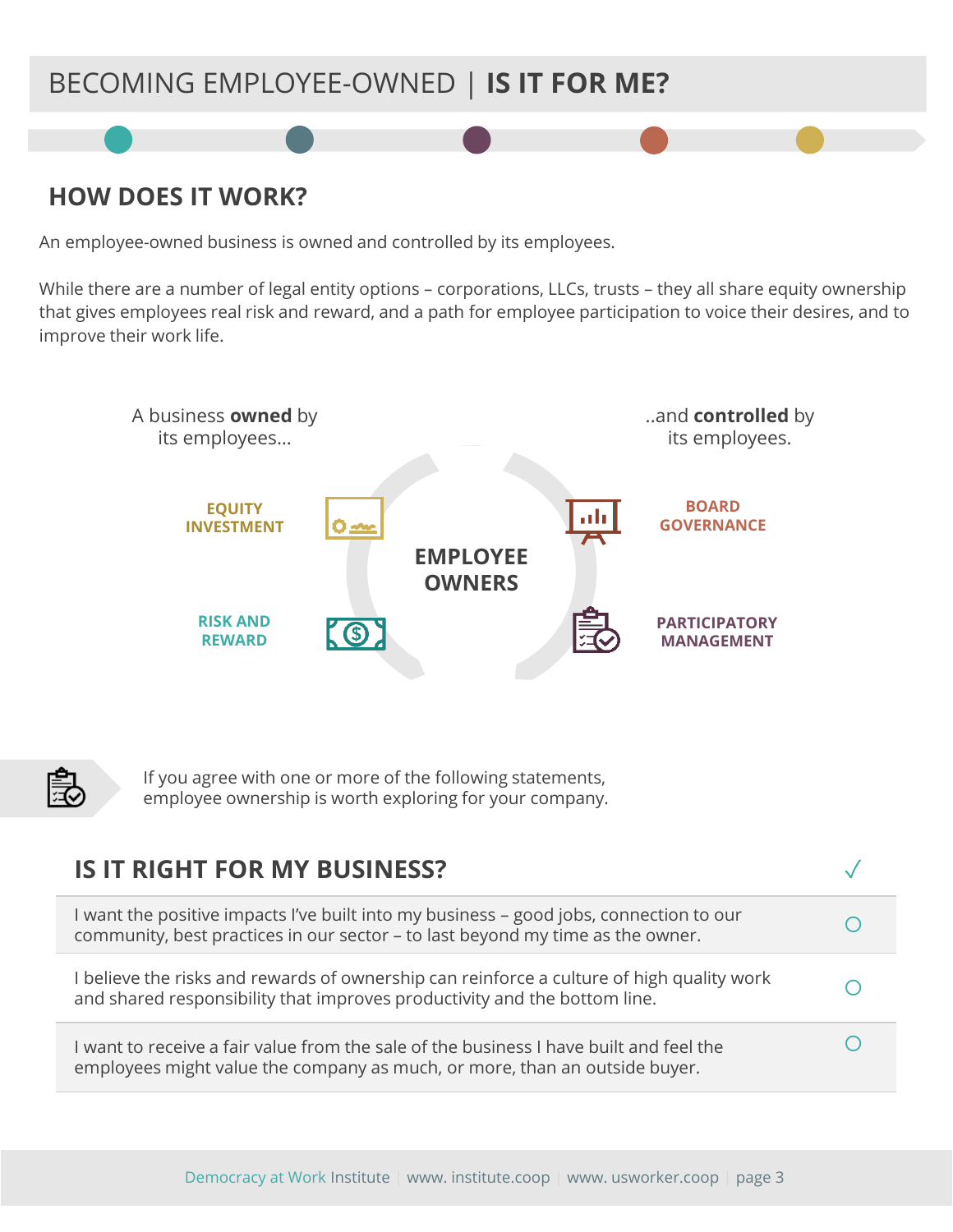#### **LARGE WORKER COOPERATIVES IN THE UNITED STATES**

| <b>Company Name</b>                       | <b>Location</b>   | <b>Workers</b> |        |
|-------------------------------------------|-------------------|----------------|--------|
| <b>Cooperative Home Care Associates</b>   | New York City, NY | 1,900          | source |
| <b>Green Taxi Cooperative</b>             | Denver, CO        | 800            | source |
| <b>Taxi Drivers Association of Austin</b> | Austin, TX        | 500            | source |
| Union Cab of Madison Cooperative          | Madison, WI       | 260            | source |
| <b>Home Care Associates</b>               | Philadelphia, PA  | 245            | source |
| Rainbow Grocery                           | San Francisco, CA | 243            | source |
| Alexandria Union Cab                      | Washington DC     | 227            | source |
| Union Taxi Cooperative of Denver          | Denver, CO        | 220            | source |
| Namaste Solar                             | Boulder, CO       | 160            | source |
| Equal Exchange                            | Boston, MA        | 140            | source |
| Alvarado Street Bakery                    | Petaluma, CA      | 116            | source |
| Casa Nueva                                | Athens, OH        | 72             | source |
| Si Se Puede Women's Cooperative           | New York City, NY | 65             | source |
| <b>Island Employee Cooperative</b>        | Stonington, ME    | 60             | source |
| Cooperative Care                          | Wautoma, WI       | 55             | source |
| <b>Isthmus Engineering</b>                | Madison, WI       | 50             | source |
| Circle of Life Caregiver Cooperative      | Bellingham, WA    | 50             | source |
| The Cheese Board Collective               | Berkeley, CA      | 50             | source |
| Hub Bike Coop                             | Minneapolis, MN   | 45             | source |
| New School of Montpelier                  | Montpelier, VT    | 44             | source |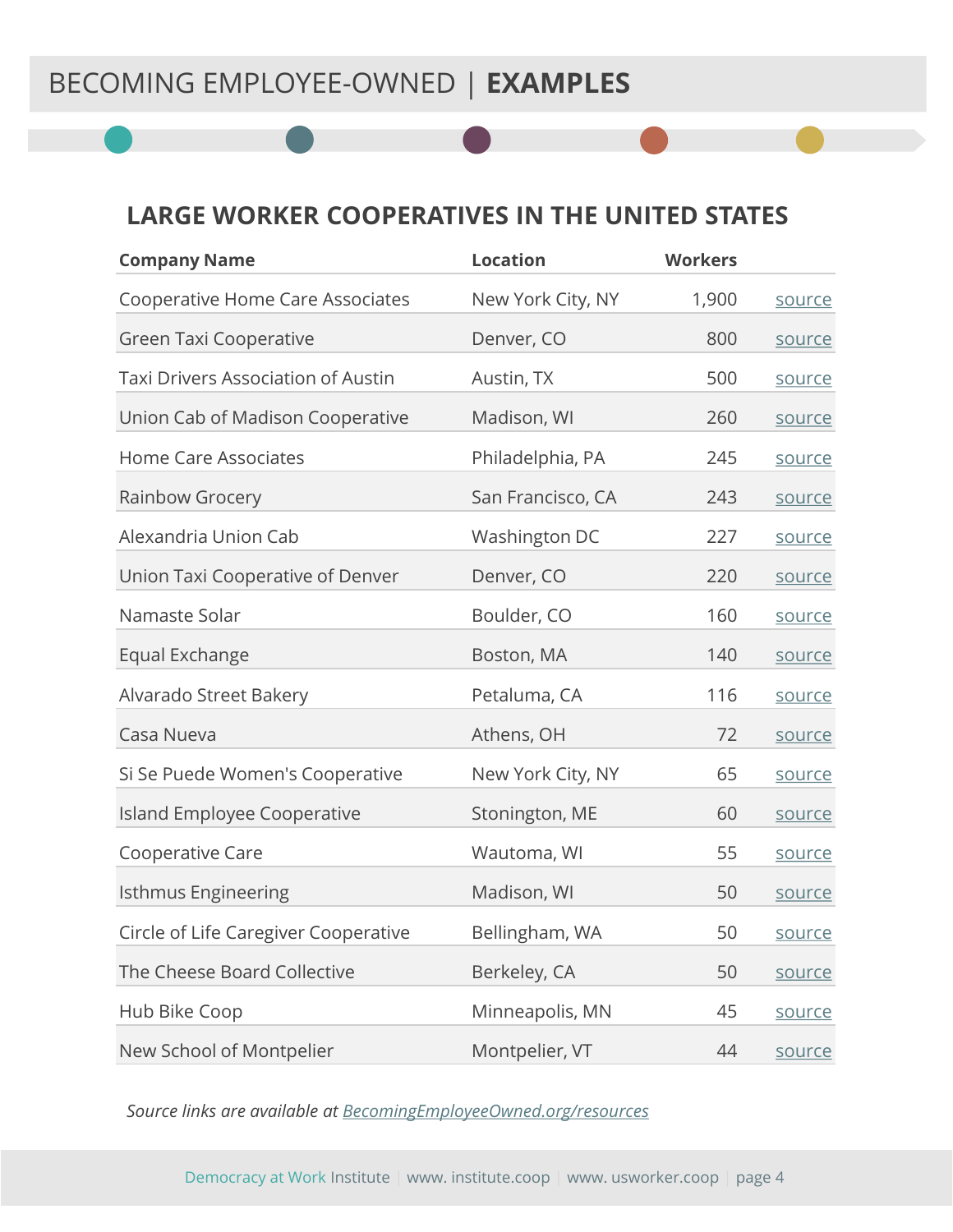## BECOMING EMPLOYEE-OWNED | **COMPANY STORIES**

#### **A YARD AND A HALF LANDSCAPING**

In 2014, workers became the owners of A Yard and A Half Landscaping, an organic landscaping company based in Waltham, MA, with a workforce of 35. Founded in 1988, the transition to a cooperatively owned and operated LLC was the fulfillment of a five year plan by the founder to increase the leadership and managerial skills of workers for succession. In retiring, she exited with the rewards of the sale and the knowledge that her passion to create a work environment that empowered personnel would continue. The company has since grown and has added revenue streams to increase off-season work after the desire was voiced by the new owners.

#### **METIS CONSTRUCTION**

In 2015, the employees of Metis Construction, a 36-employee residential and commercial building company in Seattle, WA , became participants in an employer ownership trust that holds the business' assets in perpetuity on behalf of the workers. The business was founded in 2007 by a builder who believed that the pride of shared ownership would reinforce the sense of craft and shared responsibility he saw exhibited in employees' work. The seller remained on as an employee and one of the owners and has seen business literacy and engagement in key operational issues increasing from his new co-owners.

## **A CHILD'S PLACE**

A Child's Place is a 50-worker daycare center in East Elmhurst, NY, that began in 1979 and is planning to transition to an employee-owned cooperative corporation in 2018. The founders have pursued employee ownership to preserve their mission of quality, family-centered care, while also resisting the rapid gentrification of their neighborhood. The business has had an essential role in the neighborhood's fabric for over a generation. While the business assets will be sold, the founders will retain ownership of the property and lease to the business, establishing a positive long term partnership between the previous and new owners.

Democracy at Work Institute | www. institute.coop | www. usworker.coop | page 5





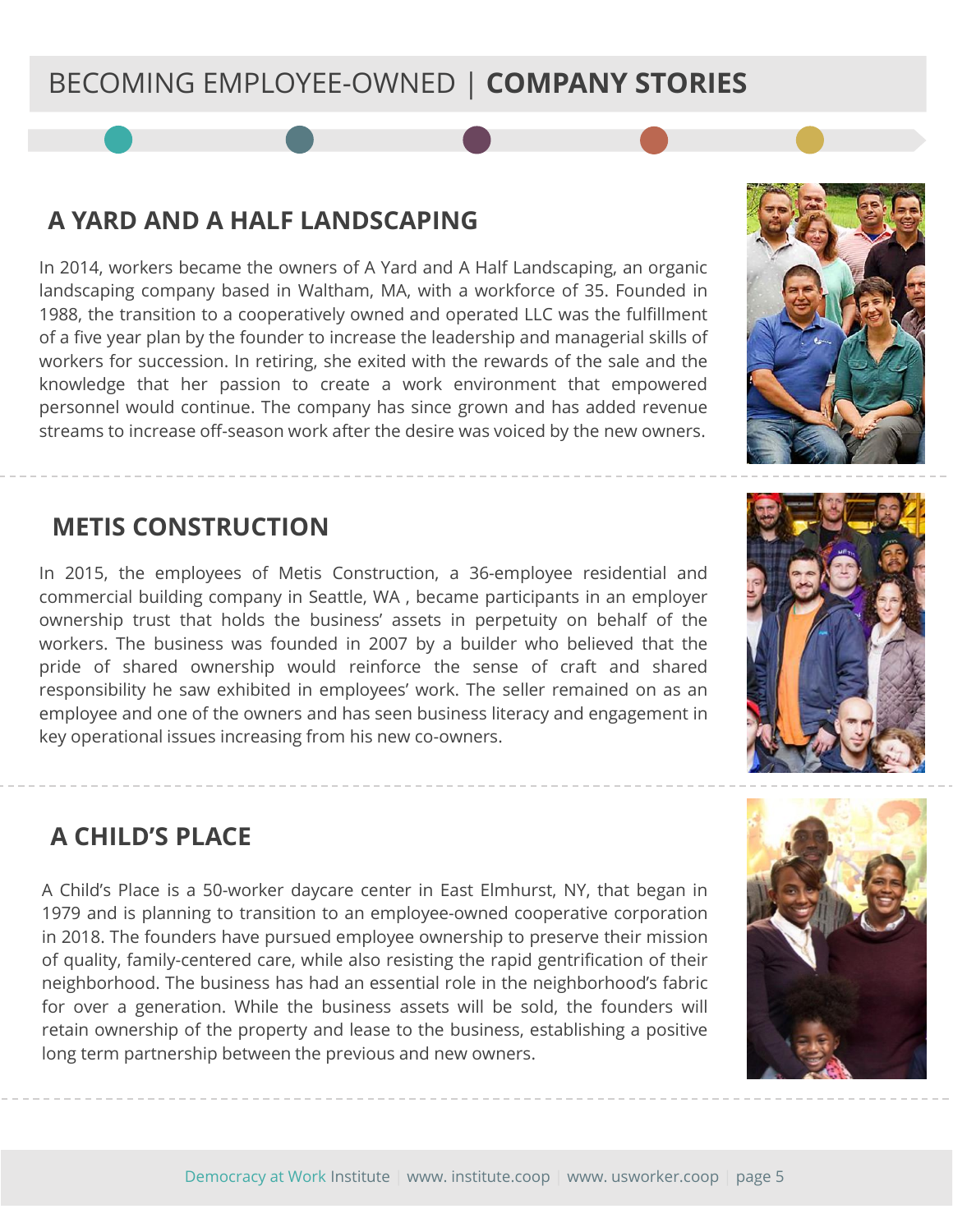## BECOMING EMPLOYEE-OWNED | **COMPANY STORIES**

#### **ROCK CITY ROASTERS**

Rock City Roasters is a 25-worker café and bookstore in Rockland, ME, that became a cooperative corporation in 2018. The founder started the business in 1992 and saw in the sale an opportunity to reward workers for their efforts building the business, assurance that the café's character as a main street community center would continue, and an ongoing revenue stream by financing a portion of the transaction's loan herself. Workers in the rural Maine region are often tempted to leave for opportunities elsewhere, but the new employee owners of the café are investing for the long term.

#### **A SLICE OF NEW YORK**

A Slice of New York is a 33-employee cooperative corporation consisting of two retail pizzerias in San Jose, CA. The owners began preparing to exit the business after 10 years but felt a strong loyalty to their longstanding employees. They had seen the positive incentives of broadly held stock in previous tech industry jobs and embraced practices that shared surpluses with workers, culminating in the business sale. The transition took over a year and was completed in 2017. One of the selling owners continues as the general manager of the cooperative for a phased exit and has become an advocate of the path for other businesses in the region.

#### **THE NEW SCHOOL OF MONTPELIER**

The New School of Montpelier is 45-employee cooperatively owned school that serves students with severe disabilities in Montpelier, VT. The private business was founded in 2005 and began exploring options for the owner-director to exit as she looked ahead to other projects. Driven to find an option that ensured the highest quality service, the business was sold to its employees in 2015. To avoid interrupting state licenses, the legal entity was maintained. The state regulator that granted renewal in 2016 noted that the employee-owners' governance of the school was "unusual yet apparently quite effective."

Democracy at Work Institute | www. institute.coop | www. usworker.coop | page 6





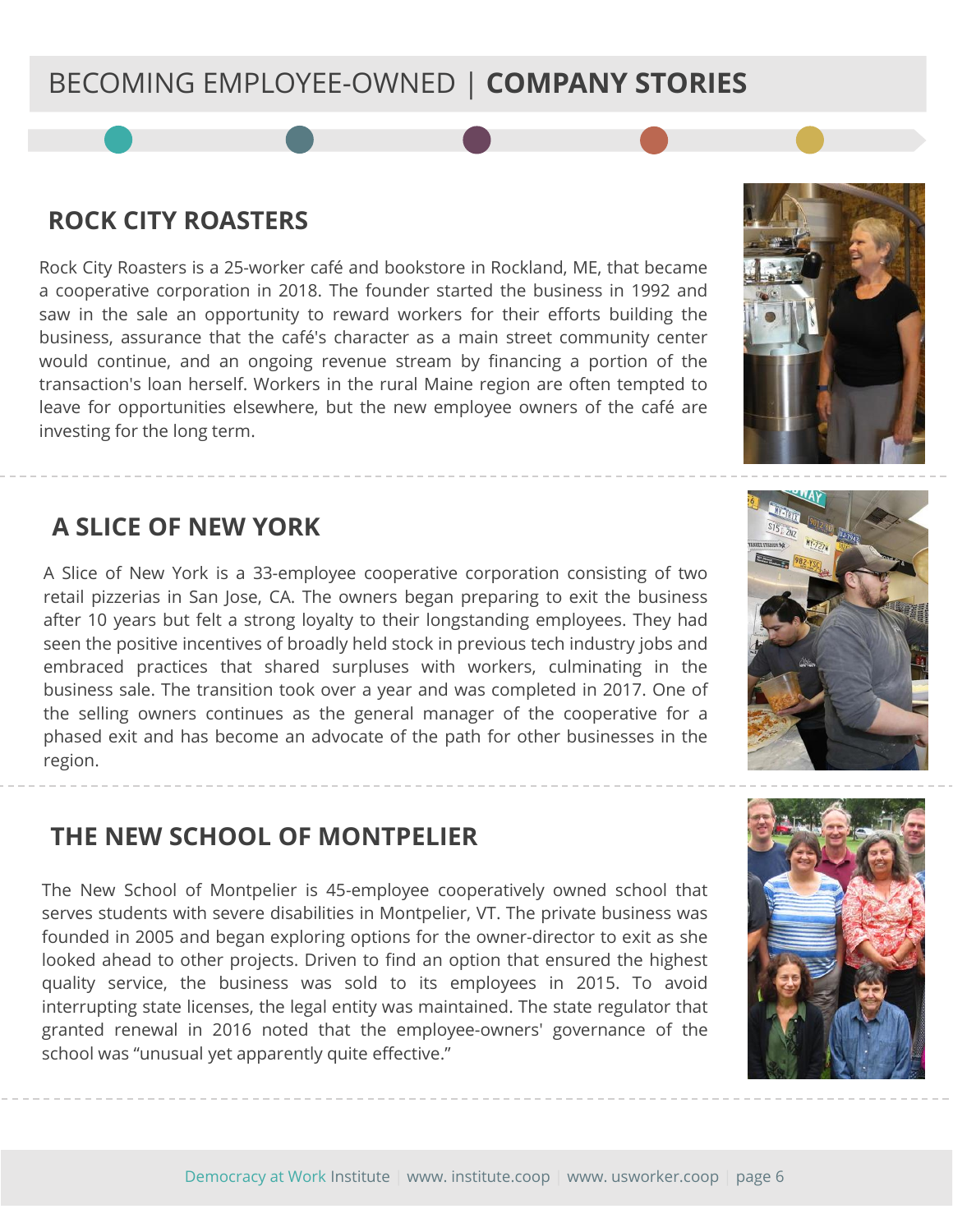## BECOMING EMPLOYEE-OWNED | **THE PROCESS**

## **WHAT ARE THE STAGES OF THE TRANSITION?**

Converting a small business to employee ownership can be a practical solution for ownership succession, job stabilization, and employee retention. The process takes an investment of resources and professional assistance to ensure success and long-term benefits. While unique for each business, the process generally has five stages. Below is a an outline of the stages, with approximate durations and costs, though these can vary widely depending on the complexity of the business and the readiness of employees to become owners.

## **EXPLORE Varies| \$0**

WHAT: Key stakeholders, generally the owners, study the idea and decide that it is worth pursuing WHO: The selling owner; a local advisor who can offer confidential guidance; sometimes key employees

## **ASSESS**

#### **3-6 months | \$5,000**

WHAT: Experienced professionals affirm that a financial, legal, and organizational transition is feasible WHO: The selling owner; trusted outside professional advisors

## **STRUCTURE**

#### **6-12 months | \$10,000**

WHAT: A transition team establishes the sale terms and any organizational or leadership changes WHO: The selling owner; a representative team of the employees; professional advisors

## **COMPLETE**

#### **3-6 months | \$10,000**

WHAT: Loans are drawn, the company legally changes hands or entity, and a founding board is elected WHO: The selling owner; the employees; professional advisors; lenders

## **SUPPORT**

#### **Varies| \$25,000**

WHAT: Ongoing training addresses leadership and operational gaps, and orients management to new roles WHO: The employees; professional advisors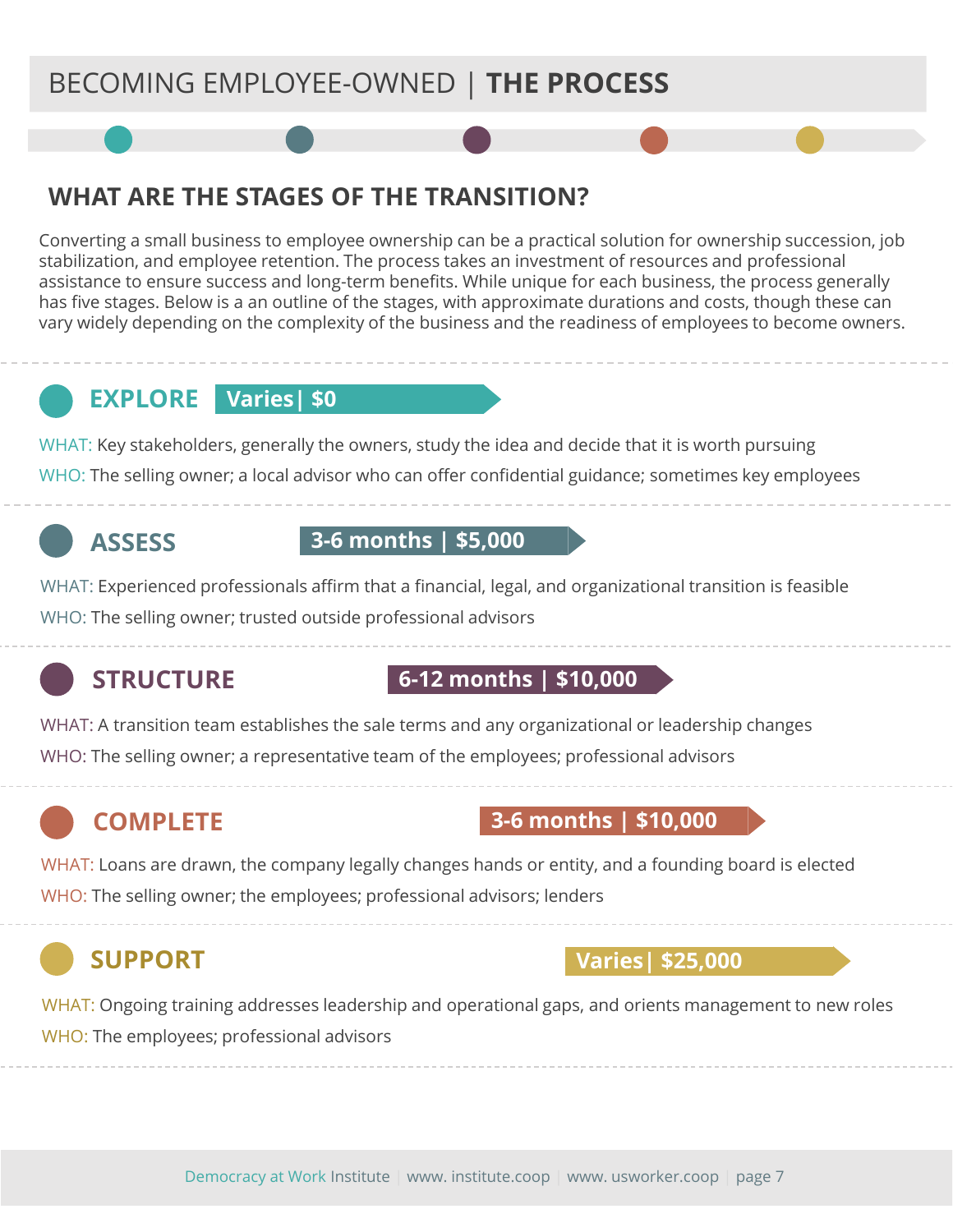## BECOMING EMPLOYEE-OWNED | **QUICK ASSESSMENT**



This quick assessment can help guide an early conversation with an experienced professional assistance provider. The structure of employee ownership transitions can be flexible, and can be designed to meet desires and address concerns.

| <b>WHAT ARE YOUR DESIRES?</b>                                                                     |           |
|---------------------------------------------------------------------------------------------------|-----------|
| I want to exit the business while ensuring it carries on its positive community impacts.          |           |
| I want to stay in the business and strengthen our work with a culture of shared ownership.        | $\bigcap$ |
| I want to receive the best value for the sale of the business, and a lasting revenue stream.      | $\bigcap$ |
| I want to reward employees for helping to build the company.                                      | $\bigcap$ |
| I want the benefits and lessons of business ownership to be accessible to all.                    |           |
|                                                                                                   |           |
| <b>WHAT ARE YOUR CONCERNS?</b>                                                                    |           |
| I worry that an outside buyer could lower the quality of the company's goods or services.         | ∩         |
| I worry that a sale could be complicated and take a long time.                                    | $\bigcap$ |
| I worry that there could be few or no buyers, or that offers will not meet my financial needs.    |           |
| I worry that my absence would leave gaps in key business activities that no one is ready to fill. |           |
| I worry that a change in ownership could lead to a loss of customer confidence.                   |           |



The questions below help a technical assistance provider seek the best business supports, and can help reveal if specific resources can be accessed.

| <b>COMPANY SITUATION</b>                                                                 |  |
|------------------------------------------------------------------------------------------|--|
| Is the company 30 or more years old?                                                     |  |
| Has the company significantly contributed to the history and character of your location? |  |
| Does the company have 20 or more employees?                                              |  |
| Are more than half of the company's employees people of color?                           |  |
| Is the company financially healthy?                                                      |  |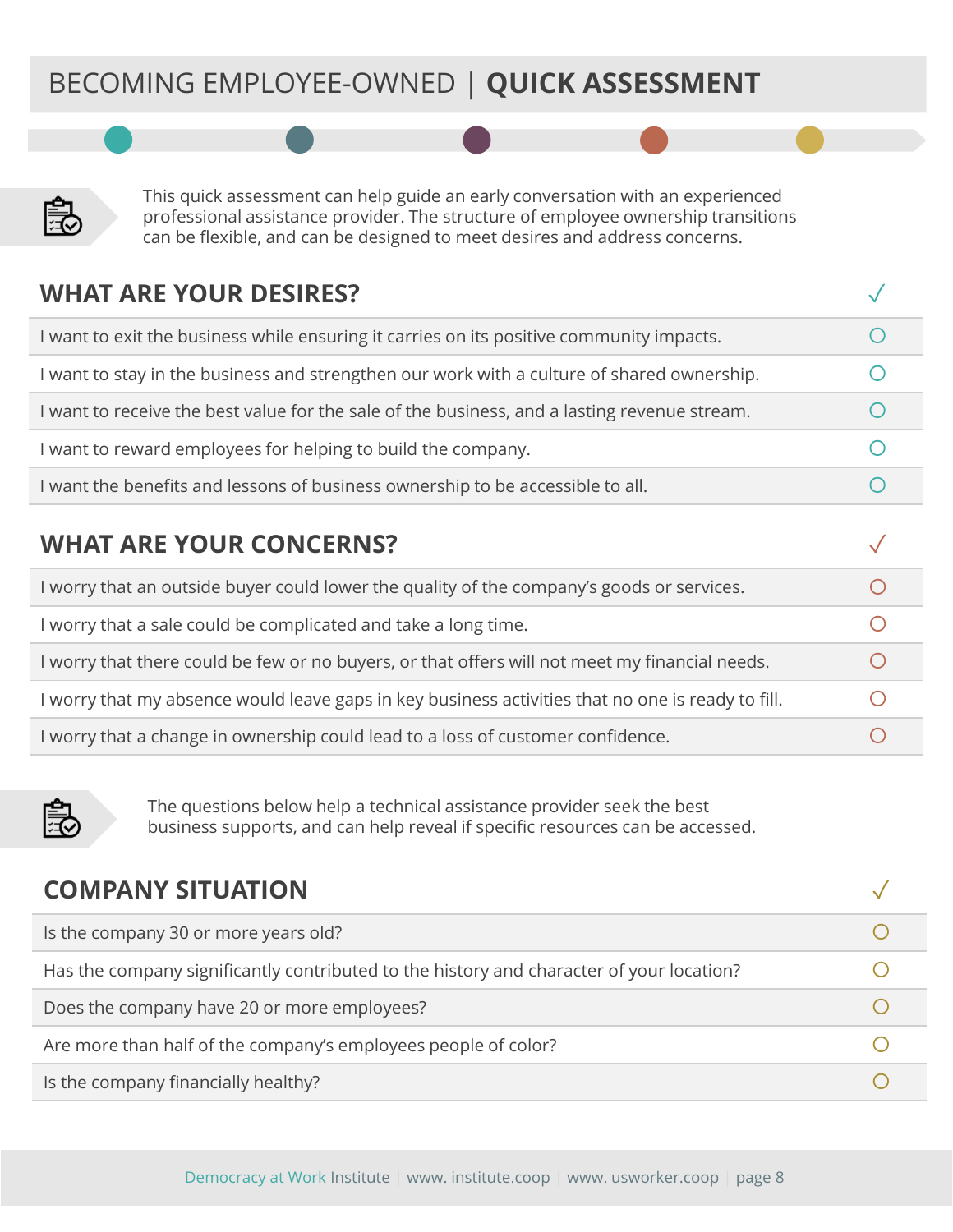

WHAT: Key stakeholders, generally the owners, study the idea and decide that it is worth pursuing WHO: The selling owner; a local advisor who can offer confidential guidance; sometimes key employees

In the Explore stage, the owner learns the benefits and options of employee ownership and decides whether to invest further time and resources. During this stage it is helpful to have a knowledgeable local champion of the idea to speak to in confidence, and an opportunity to see how other businesses have made the transition. The essential question is whether employee ownership will meet the outcomes desired by the seller. Outcomes may be financial security, community benefit, or maintaining the legacy of the business.



#### **CHECKLIST**

| I have learned the stories of other businesses that have become employee-owned.          |  |
|------------------------------------------------------------------------------------------|--|
| I understand the potential benefits of employee ownership for me and for my business.    |  |
| I have a good sense of my own financial needs and timing in selling the business.        |  |
| I am willing to frankly assess employee's leadership gaps and work to address them.      |  |
| I have considered how the employees compare to potential outside buyers of the business. |  |



## **RESOURCES**

[Becoming Employee Owned](http://becomingemployeeowned.org/stories/) – Company Stories

DAWI – [Successful Cooperative Ownership Transitions](https://drive.google.com/open?id=0BypebnwZOxymS0t5SGpFaGxabFk)

Project Equity – [Case Studies: Business Conversions to Worker Cooperatives](https://drive.google.com/open?id=0BypebnwZOxymWFlGelhIbWNhY1U)

ICA Group – Ensuring Your Legacy: [Succession Planning & Democratic Employee Ownership](https://drive.google.com/open?id=1ahayVt22rXp4LIErjkT272nZlpOxpTO2)

OEOC – [An Owners Guide to Business Succession Planning](https://drive.google.com/open?id=0BypebnwZOxymazFCR3dUS1lsN3M)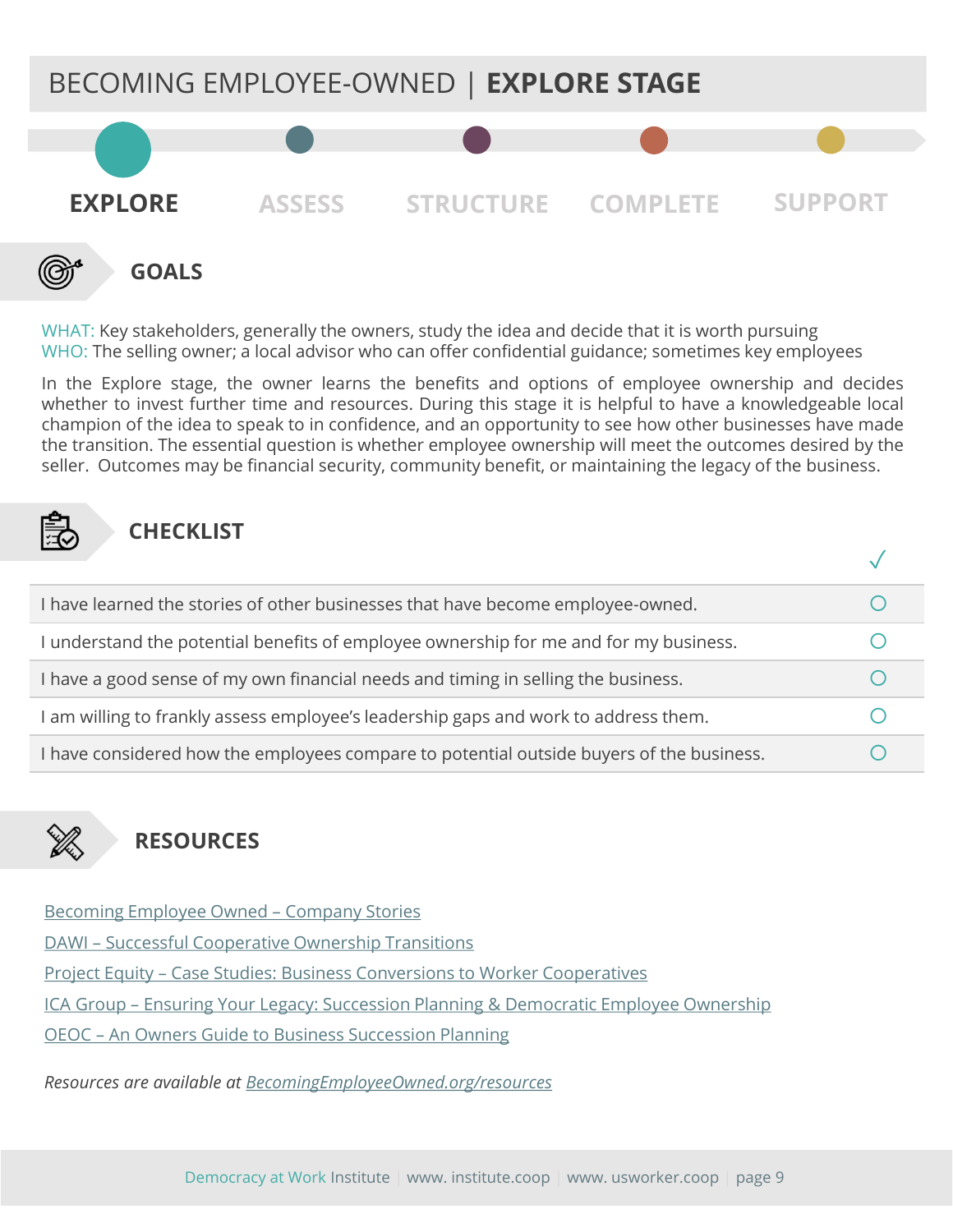

WHAT: Experienced professionals affirm that a financial, legal, and organizational transition is feasible WHO: The selling owner; trusted outside professional advisors

In the Assess stage, experienced professionals are invited to look at whether the value of the business will be enough to meet the seller's needs. The advisors will propose the best legal structure for the sale to preserve value and maintain continuity. They will also examine the organizational capacity to take on new leadership and managerial responsibilities if the owner exits. A recommendation will either be made to move forward or to make changes that will increase company value and employee readiness.

#### **CHECKLIST**

| My business has had a recent valuation by a qualified outside professional.                          |  |
|------------------------------------------------------------------------------------------------------|--|
| A legal path to employee ownership is outlined that would help seller and buyers retain value.       |  |
| My hands-on work role is documented, and employees are being trained for the time I may exit.        |  |
| The employees are surveyed to measure attitudes that support ownership culture.                      |  |
| I have a realistic willingness to invest the time and resources to transition to employee ownership. |  |



## **RESOURCES**

ICA Group – [Business Valuation Basics](https://drive.google.com/open?id=1yvWz8OW4oZQtRWq-gVlPc0f3wnJfbvmS) DAWI – [A Brief Guide to Understanding Employee Ownership Structures](https://drive.google.com/open?id=1wsIKzbOOyLwNLNP71ygGWpBHoZ20eXiQ) SELC – [Legal Guide to Cooperative Conversions](https://drive.google.com/open?id=1wsIKzbOOyLwNLNP71ygGWpBHoZ20eXiQ) Ownership Associates - [Ownership Culture Report](https://drive.google.com/open?id=1PlfUa9snxfzhlJ3KzYl6zLGvyV4p4b90) W2O – [Ownership Culture Self-Assessment](https://drive.google.com/open?id=1OMvXesCzmpaJrUGD0jzqUJfBGmARxojD)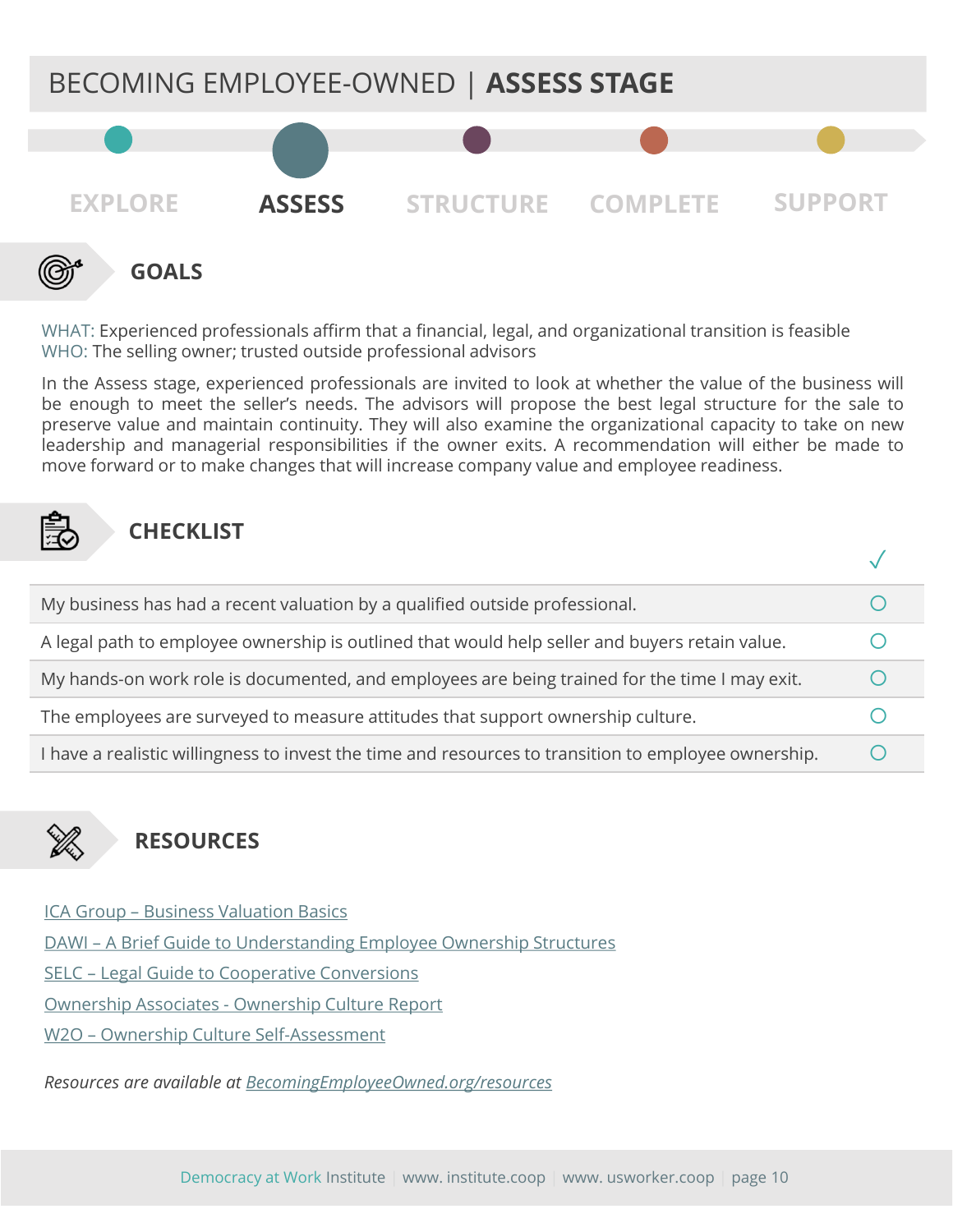

WHAT: A transition team establishes the sale terms and any organizational or leadership changes WHO: The selling owner; a representative team of the employees; professional advisors

In the Structure stage, employees will become engaged in preparing for the transition. General information will be offered to all employees to gauge interest, and a smaller group will regularly meet to understand the details of the sale and give input on the terms. The group usually focuses on gaining financial literacy and understanding how governance and management will operate under employee ownership. At the same time, advisors are at work structuring bylaws, securing capital, and addressing any special needs.



#### **CHECKLIST**

| A meaningful percentage of employees have signed commitment of interest letters.            |  |
|---------------------------------------------------------------------------------------------|--|
| A representative team employees forms to regularly meet, learn, and advance the transition. |  |
| Governing documents are written or amended to reflect employee ownership.                   |  |
| A business plan is communicated to employees to show their investment, debt, and risk.      |  |
| Financing for the sale is secured from capital providers.                                   |  |



## **RESOURCES**

ICA Group – [Democratic Governance](https://drive.google.com/open?id=1vGjHBnhtievoSH-w7nPnuCs84WjVrI-y) CFNE – [The Lending Opportunity Of A Generation](https://drive.google.com/open?id=0BypebnwZOxymZXhjZzc1ZXFFczg) ICA Group - [Intro to Bylaws](https://drive.google.com/open?id=1dBPbKabzTTcqrNQeYUZe3FkB5NzaChOx) DAWI – [Decisions in the Process of Business Transition](https://drive.google.com/open?id=1R9eLx-kk6jlwjPlOS-4nVjrd40_Pwpd_) SELC - [Think Outside the Boss](https://drive.google.com/open?id=1mzAOaVQYULFzA9OyiGfnDNorsUCA4aoc)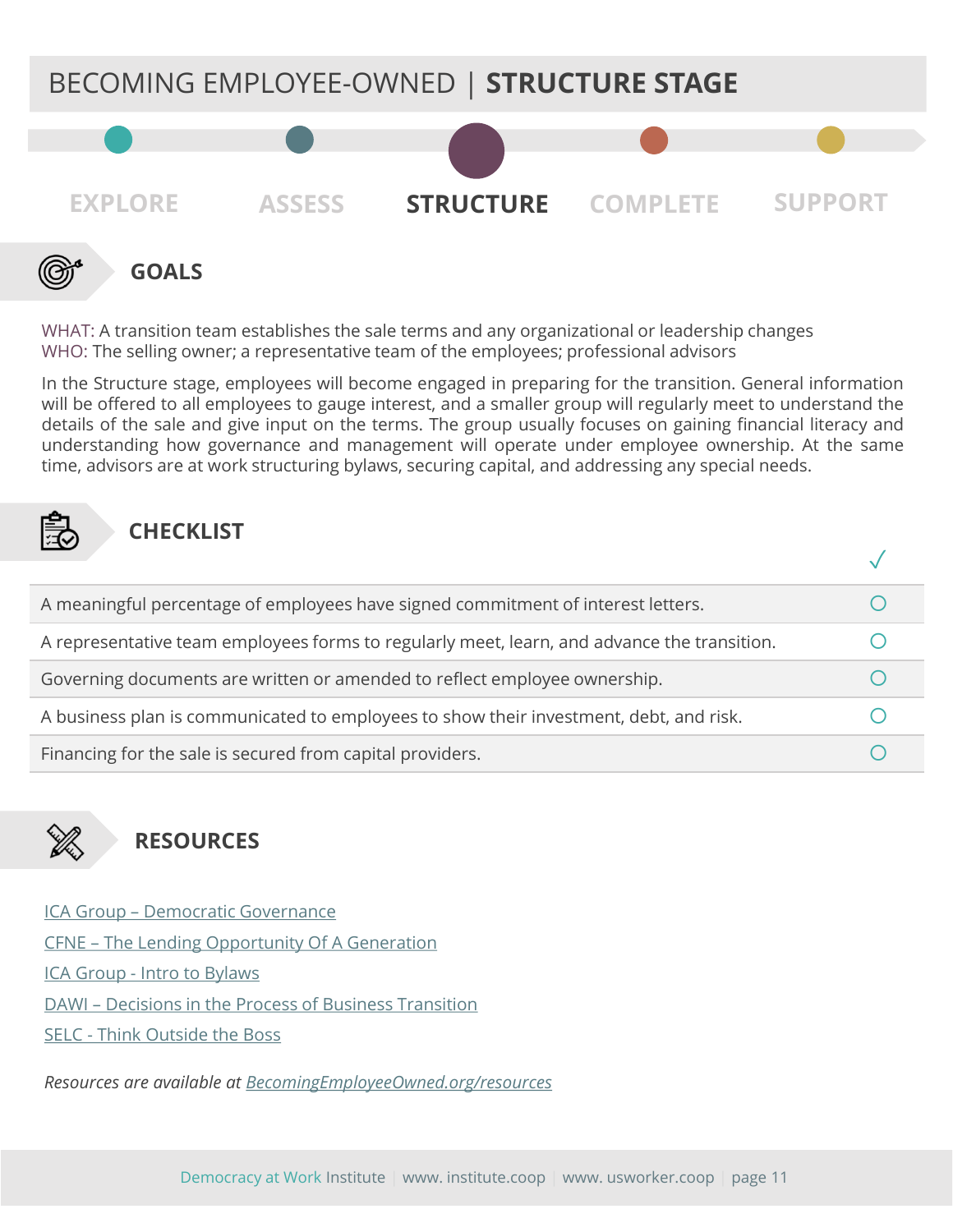

WHAT: Loans are drawn, the company legally changes hands or entity, and a founding board is elected WHO: The selling owner; the employees; professional advisors; lenders

In the Complete stage, all activities – legal, financial, and organizational – intersect to finalize the transaction. Purchase agreements are signed by employees. New legal entities are ratified and founding boards chosen. Loans are drawn on for the initial cash payment to the seller. If any leadership or management structures are planned for the execution of the sale, they begin. This stage requires committed attention from either an advisor or an internal champion to move slow external processes forward and keep employee morale high.



#### **CHECKLIST**

| New legal entities or amendments are ratified.                                           |  |
|------------------------------------------------------------------------------------------|--|
| The initial (or full) cash payment is made to the seller.                                |  |
| Purchase agreements are signed by the employees with a schedule for any future payments. |  |
| A founding board of directors begins fiduciary responsibility and management oversight.  |  |
| A path to ownership is established for future employees who are not part of the sale.    |  |



## **RESOURCES**

DAWI – [Investing in Worker Ownership](https://drive.google.com/open?id=18LqWCMrScHbD4gWFZfTBGF9xRCBO0vjM)

UWCC - [Cooperative Equity and Ownership](https://drive.google.com/open?id=1jDT0LtsXgPNTpPRm71FM5-R3BYmn-6mt)

ICA - [Internal Capital Accounts](https://drive.google.com/open?id=1AgCoxhEmRNPV_Oz2DACgeQoAuc1KN9aS)

Britton and Stewart - [Selling Stock to Employees… and Sheltering Capital Gain](https://drive.google.com/open?id=1UuXOTfXIYevdHD1god673ZW_lk8sY9gd)

NCEO - [A Conceptual Guide to Employee Ownership for Very Small Businesses](https://www.nceo.org/articles/employee-ownership-very-small-businesses)